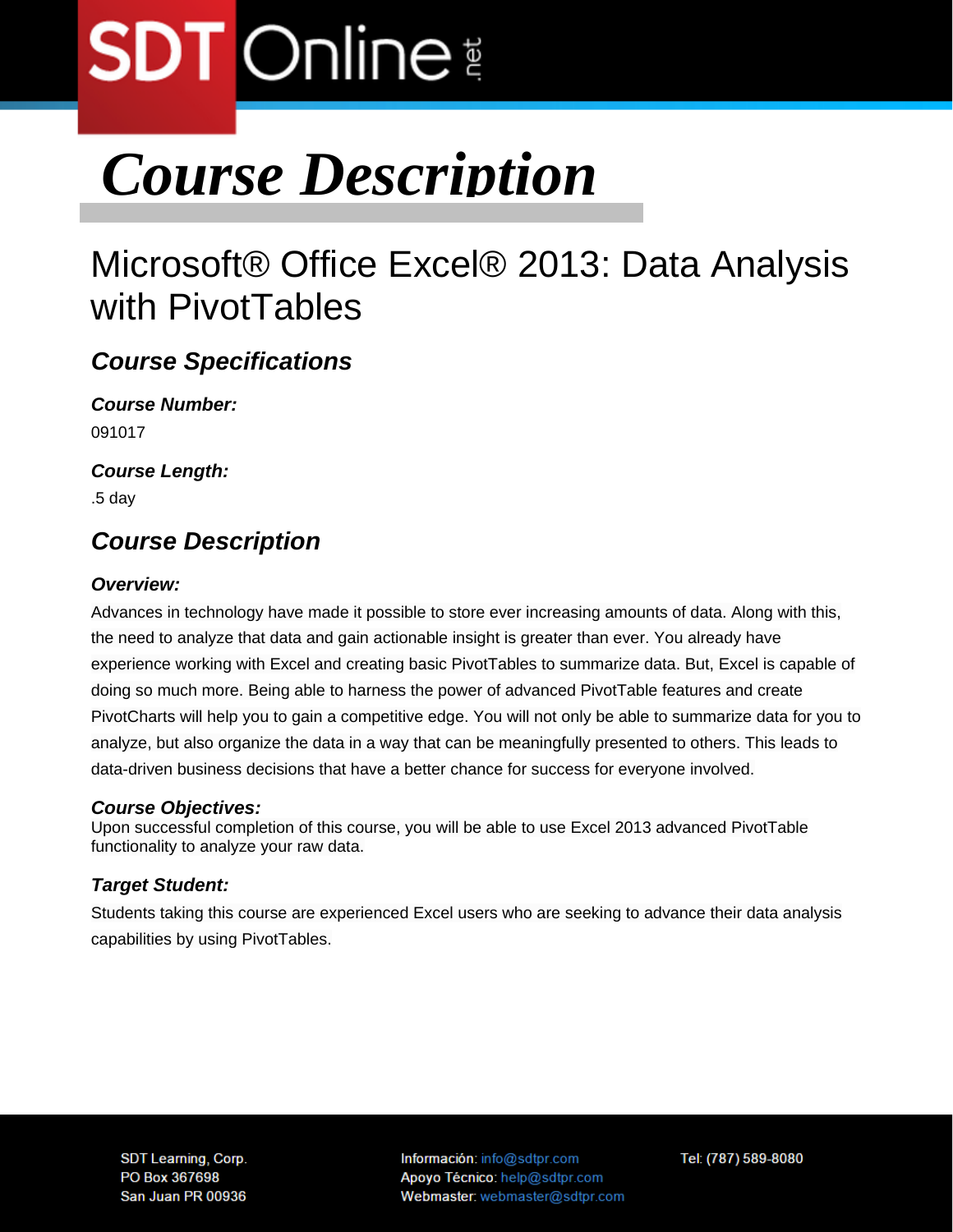# **SDT** Online

#### *Prerequisites:*

To ensure your success in this course, you should have experience working with Excel 2013 and PivotTables. You should already understand spreadsheet concepts and be comfortable creating basic PivotTables. You can obtain this level of skill and knowledge by taking the following Logical Operations courses:

Microsoft® Office Excel® 2013: Part 1 (Second Edition) Microsoft® Office Excel® 2013: Part 2 (Second Edition) Course-specific Technical Requirements

### *Course-specific Technical Requirements*

#### *Hardware*

For this course, you will need one computer for each learner and one for the instructor. Each computer will need the following minimum hardware configurations:

1 GHz or faster 32-bit (x86) or 64-bit (x64) processor 2 GB RAM (64-bit) 16 GB available hard disk space (32-bit) or 20 GB (64-bit) CD-ROM drive (if installing any software from a CD-ROM) Keyboard and mouse (or other pointing device) 1,024 x 768 resolution monitor recommended Network cards and cabling for local network access Internet access (contact your local network administrator) Printer (optional) or an installed printer driver Projection system to display the instructor's computer screen

#### *Software*

Default installation of Microsoft® Office Professional 2013 or Microsoft® Office Professional Plus 2013If you are planning to follow this course with the Microsoft® Office Excel® 2013: Data Analysis with PowerPivot course, you must install the Microsoft Office 2013 Professional Plus suite instead of the plain Professional version in order to have access to the PowerPivot add-in.

Printer driver (Printers are not required; however, each PC must have an installed printer driver to use Print Preview.)

Información: info@sdtpr.com Apoyo Técnico: help@sdtpr.com Webmaster: webmaster@sdtpr.com